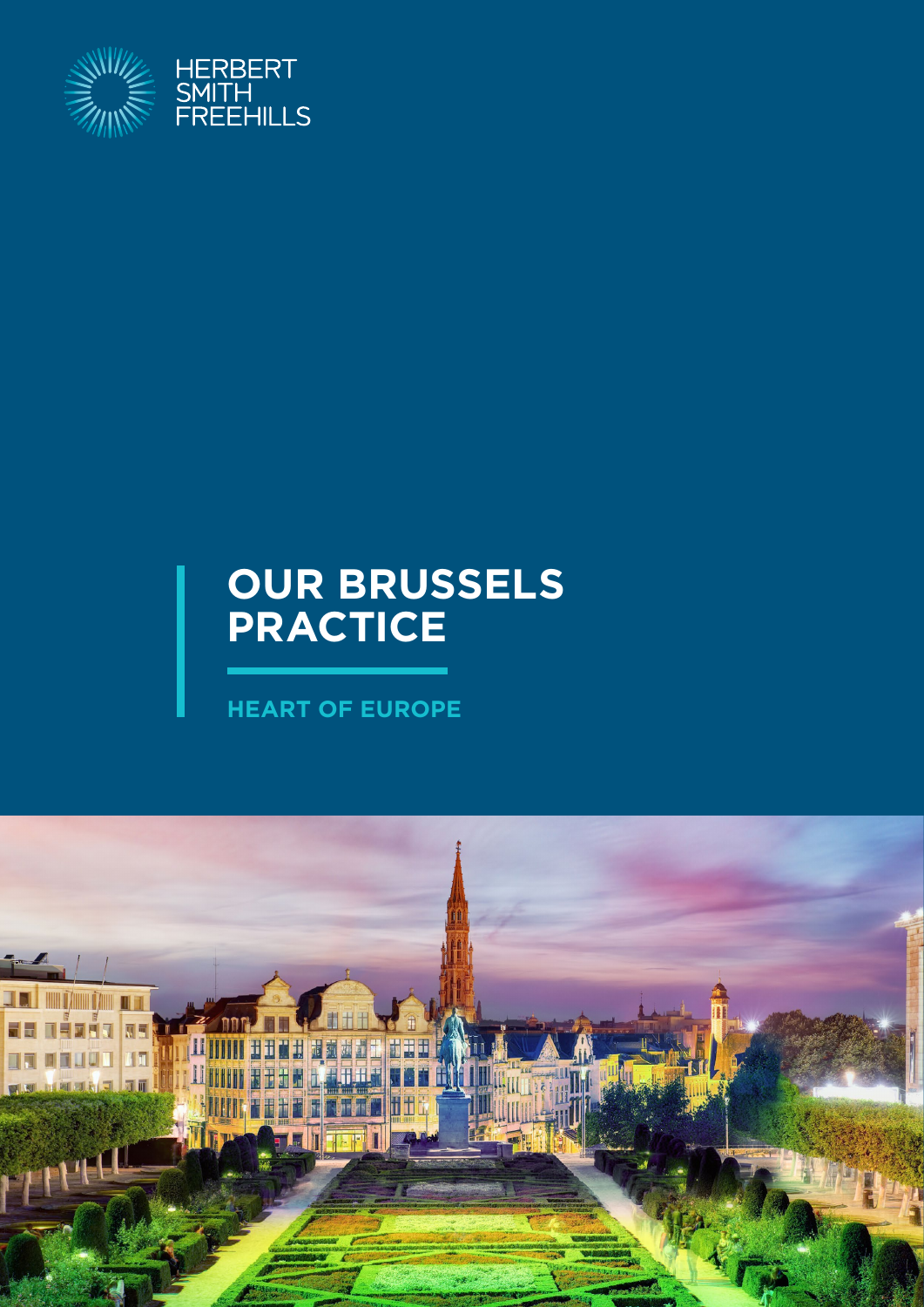### Strategic advice on EU matters

Based in the heart of Europe for over 30 years, our Brussels office provides global clients with commercially-focused, legal and strategic advice across the full spectrum of competition, regulation and trade issues.

Our competition law team has a distinguished track record of delivering results for clients in the most challenging cases, navigating EU and national competition laws across Europe and globally. We advise across the spectrum of competition law matters, including in relation to merger control, foreign direct investment ("FDI"), cartels and investigations, unilateral conduct, competition litigation, competition compliance, State aid and EU procurement.

Our EU law experts have unparalleled expertise in proceedings before the European Commission and courts across various fields of EU law, having led in numerous high-profile cases. Our team has an excellent understanding of the workings of the EU, drawing on the experience of former secondees, officials and judges at the European Commission and EU courts. Our team includes **Kyriakos Fountoukakos** (Brussels Office Managing Partner and EMEA Regional Head of

Practice for Competition, Regulation and Trade), a former European Commission official and *Référendaire* at the EU General Court and a current officer of the IBA's Antitrust Committee; **Bo Vesterdorf**, one of the most respected experts on the international competition circuit and a former President of the EU General Court; and **Eric White**, a former senior member of the European Commission's Legal Service, who has over 35 years' experience in EU, trade and WTO law. Additionally, other members of our team have completed internships at the European Commission.

Our lawyers are considered as thought leaders in their field – with a number of the team ranked in *Who's Who Legal* – and are active in wider discussions, consultations, international committees and debates about the future development of competition and EU law.

The Brussels office is also the hub of our global international trade and WTO law practice, acting on disputes under the WTO dispute settlement mechanism and advising on market access strategies, sanctions, export controls and trade remedy matters.

We pride ourselves on providing excellence in client service and being easy to work with. Central to our ethos is a commitment to act robustly to defend and promote our clients' interests.

### $\epsilon$

### How we can help

### Widely recognised for the strength of our competition, regulation and trade practice, we offer innovative advice and comprehensive support to meet your European and global needs.



# We partner with clients to identify antitrust

our clients through complex competition and regulatory reviews. We often

We advise public bodies, utilities, private companies and governments on the State aid aspects of major projects and transactions. We routinely provide advice on how to best reduce possible State aid and subsidy control risk and avoid that our clients' projects or transactions become the subject of formal proceedings.

closely with our international network to

and obtain clearances around the world. We also have a significant track record in contentious merger control matters at EU

and national level.

**Foreign Direct Investment** 

**("FDI")**

Brussels is at the heart of the European Union and EU law. Companies from all over the world need EU law advice to obtain clearances for deals, make sure their agreements are in compliance with the competition rules, defend against investigations in cartels or abuse of dominance cases, and be on top of State aid, trade and EU regulatory issues that may affect their business. We have multi-national specialist teams on the ground that know the EU institutions intimately and can provide strategic advice in all these areas.



We provide strategic advice and guide clients to navigate FDI regimes and obtain all necessary authorisations. The Brussels office as EMEA hub has a lead role in giving coordinated advice to international clients across jurisdictions, formulating and implementing coordinated deal strategies to secure global clearances and successful completion. This is more important than ever with a new EU Regulation on FDI being

risks and formulate a filing strategy, guiding coordinate filings across borders and work conduct multi-jurisdictional assessments **(abuse of dominance)**  We have extensive experience in non-cartel antitrust investigations, advising in respect of both anti-competitive agreements and abuse of dominance/misuse of market power, including representing clients in

applicable throughout the EU.

**Cartels and investigations**

We provide strategic advice to clients when



### **Agreements and unilateral conduct**

investigations at the cutting edge of

competition law (e.g., those concerning big data, pricing issues such as predatory pricing, rebates, excessive pricing and margin squeeze, geoblocking, information sharing, online and other innovative distribution models, access pricing, and patent life-cycle management).



We regularly conduct complex and often highly technical challenges to the decisions of competition and economic regulators, both on behalf of addressees and third parties. We help clients set strategy, manage risks and conduct disputes, working with them to achieve successful resolutions, whether in court or by settlement.



We are regularly drawn upon by multinational corporations for audit and competition compliance advice (e.g. audit and advice with regard to distribution agreements, cooperation agreements, pricing strategies etc.) and for specialised training programmes. We work with clients to gauge and reduce exposure to competition law risks.

### **State aid and subsidy**  e de la produit<br>Certai **control**



The EU's increasingly complex regulatory framework is a core concern to many of our global clients. Our EU law specialists have extensive experience across the whole spectrum of EU regulatory rules, including those pertaining to public procurement, consumer goods, financial services, TMT (digital services and platforms) and large-scale energy projects.



### **International trade and WTO law**

We advise both companies and sovereign governments on matters across the spectrum of international trade law, including in relation to WTO law, trade policy and agreements, investor-state dispute settlement, Brexit, sanctions and export controls, customs and market access issues and trade defence.

**KYRIAKOS FOUNTOUKAKOS** Brussels Office Managing Partner, Herbert Smith Freehills